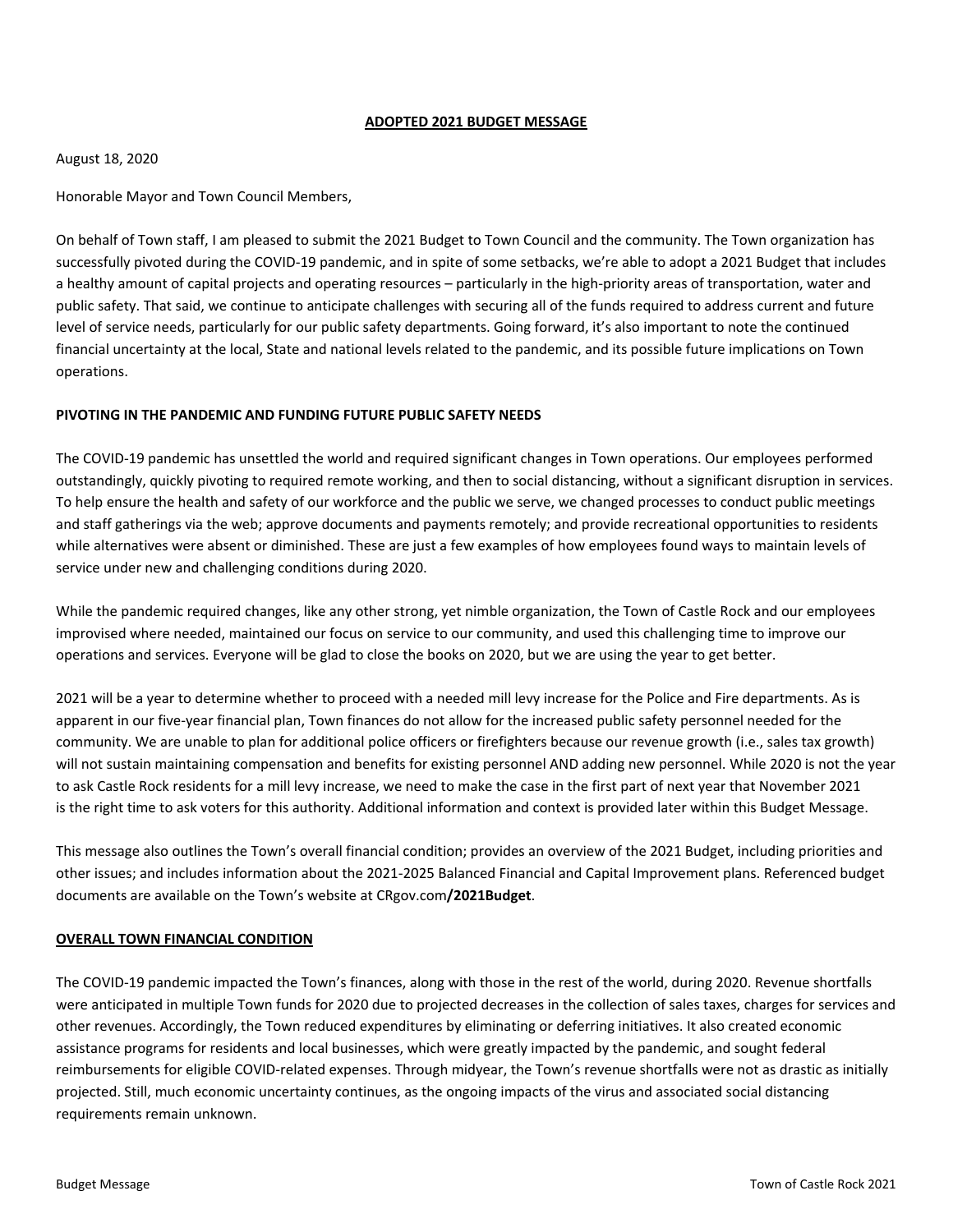All that said, the Town continues to maintain a solid overall financial condition and to provide high‐quality core services, thanks to effective Town Council direction and strong financial management and planning by the organization. Our most recent community survey results, from 2019, reinforce that residents appreciate the high quality of services provided in Castle Rock. In addition to considering that feedback, the Town held a virtual open house in July 2020 to gather additional input when proposing the following 2021 Budget priorities, which are unchanged from 2020:



*2021 Budget Priorities*

The Town continues to earn recognition as one of the nation's premier communities from various publications and programs. Recent examples include Douglas County earning recognition from U.S. News as the Country's healthiest community, as well as Town‐specific credits from numerous entities for our community's outstanding safety and great atmosphere for families. The Town will continue providing high-caliber services in 2021 without any tax increases nor new taxes, and in compliance with Town Council's conservative financial policies.

The 2021 Budget includes annual growth in sales tax revenue budgeted at 3 percent. Property tax revenue is budgeted at an increase of 4.6 percent; the corresponding mill levy rate is expected to equal the 2020 rate of 1.196 mills when finalized in December. No change to current water rates and fees for existing customers during 2021. There will be an increase in growthrelated water system development fees for 2021, along with inflationary increases for all other impact fees as previously approved by Council. The budget anticipates continued strong residential growth, with 700 single‐family units, 118 multifamily units and nearly 300,000 square feet of commercial development projected in 2021.

## **ADOPTED 2021 BUDGET OVERVIEW**

The Townwide budget for 2021 is \$229.8 million. This includes \$55.4 million for capital improvements; \$23.9 million for debt, interfund loans and transfers between funds; and \$138.9 million for operations, plus another \$11.5 million for annual pavement maintenance. Expected revenues for 2021 are \$217.3 million. The difference between expected revenues and expenditures is attributable to the planned use of \$12.5 million in capital reserves, which is a common and sound practice. The 2021 operating budget is 1 percent greater than the 2020 amended operating budget of \$137 million. This modest increase reflects the continued necessity of investing in Town operations to meet our growing community's needs and service expectations.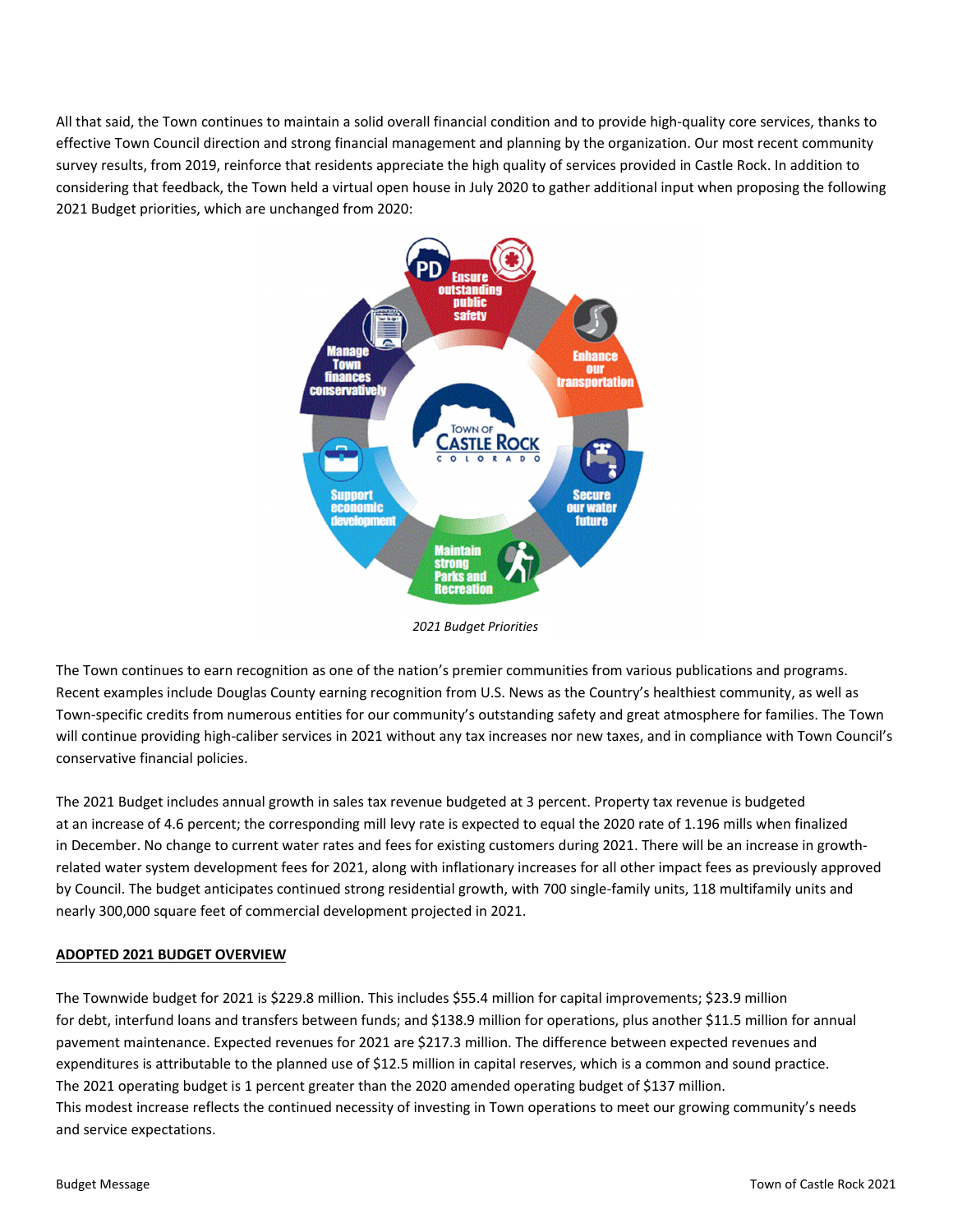Even with additional resources incorporated to maintain levels of service in 2021, annual operating revenues are budgeted to exceed annual operating expenditures, meaning the budget is balanced. The 2021 General Fund budget provides for revenues estimated at \$54.9 million and expenditures, including one-time items, at \$55.5 million, a difference of \$555,418. One-time capital items and transfers, which total \$1.3 million, are included in these expenditures. When factoring out these items, the total anticipated General Fund operating surplus for 2021 is \$769,876. The budget maintains operating and debt reserves in all funds consistent with Town Council policies, as well as the required emergency TABOR reserve. As the budget is presented, the General Fund is projected to end 2021 with an unobligated balance of \$13.2 million after meeting reserve requirements.

## **2021 BUDGET PRIORITIES AND ISSUES**

Based upon past Council actions, community survey results and public and staff feedback, the six budget priorities from 2020 are suggested to be carried forward within the 2021 Budget. The intent of the budget is to focus resources on these priorities. Following are the 2021 Budget priorities and major items planned to support them.

### **1) Ensure outstanding public safety**

- Offer the option for sworn Police personnel to transition to the Fire and Police Pension Association defined benefit retirement program for a 2021 cost of \$176,778 – costs will increase in outgoing years as State-mandated funding requirements increase; the mandated 2021 increase for Fire personnel, who are already in the program, is \$45,325
- Complete critical maintenance at the Fire Training Center at a one‐time 2021 cost of \$150,000
- Add a fire plans examiner for an ongoing annual cost of \$128,263; an additional vehicle is included to support the position, which will cost \$45,000

#### **2) Enhance our transportation**

- Continue the annual Pavement Maintenance Program, focused in 2021 on northern Castle Rock, at an estimated 2021 cost of \$11.5 million
- Set aside \$2.6 million toward the future Crystal Valley Parkway interchange with Interstate 25
- Design the future widening of Fifth Street for a 2021 one‐time cost of \$1.5 million
- Finalize design and acquire any additional needed right of way for final Plum Creek Parkway widening for a 2021 one‐ time cost of \$500,000
- Complete traffic signal and traffic safety improvements for 2021 one‐time costs of \$452,000 and \$300,000, respectively
- Improve certain Downtown alleys for an estimated 2021 one‐time cost of \$330,000
- Add two new positions: a construction manager at an ongoing annual cost of \$174,118, and a traffic review engineer at an ongoing annual cost of \$110,678 (The construction manager will not likely start until the second half of 2021, given current project schedules)

#### **3) Secure our water future**

- Continue improvements on the Castle Rock Reservoir system at an estimated 2021 cost of \$7.5 million
- Continue stream stabilization projects for an estimated 2021 cost of \$7.1 million
- Complete water storage tank projects at an estimated 2021 cost of \$4.5 million
- Construct the long‐planned Administration and Customer Service building for an estimated 2021 one‐time cost of \$4.4 million
- Continue the imported renewable water WISE project for an estimated 2021 cost of \$3.2 million
- Continue sewer line rehabilitation projects at an estimated 2021 cost of \$3 million
- Add new water supply wells and improve existing wells at an estimated 2021 cost of \$2.7 million
- Continue projects with the Plum Creek Water Reclamation Authority at an estimated 2021 cost of \$2.4 million
- Continue the Prairie Hawk wastewater interceptor project at an estimated 2021 cost of \$2 million
- Complete security and SCADA system improvements at an estimated 2021 cost of \$1.5 million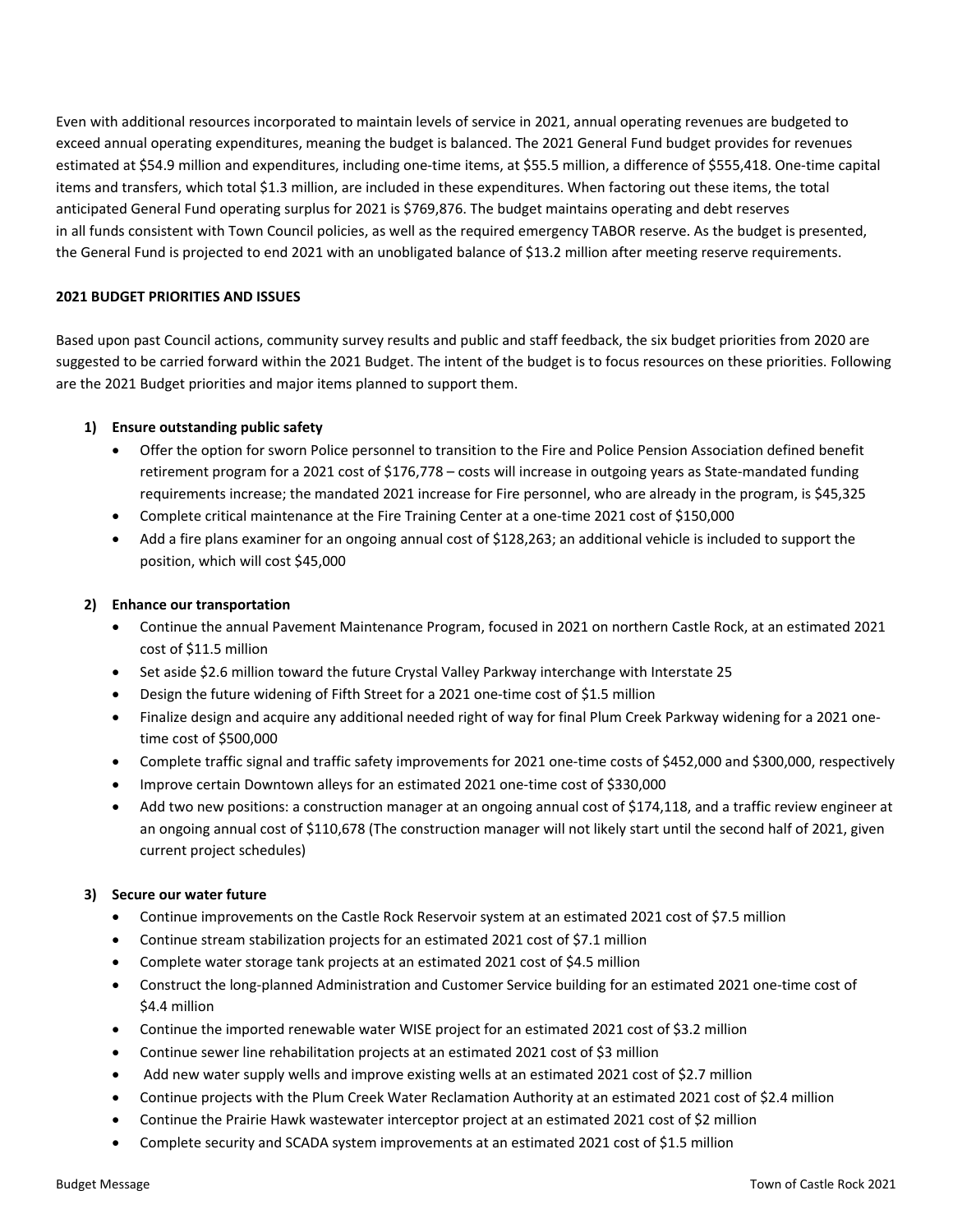- Continue the imported renewable water Alternative Source of Supply (Box Elder) project for an estimated 2021 cost of \$1 million
- Add a network and systems engineer for an ongoing annual cost of \$138,370, a water distribution supervisor for an ongoing annual cost of \$108,256, and a plant maintenance electrician for an ongoing annual cost of \$106,082; all three positions will require vehicles totaling a 2021 one‐time cost of \$129,202

## **4) Maintain strong Parks and Recreation**

- Complete park improvement projects totaling an estimated \$3.8 million in 2021
- Fund annual trail improvements at an estimated 2021 cost of \$638,150
- Improve the parking lot and replace fitness equipment at the Recreation Center at 2021 one-time costs of \$225,000 and \$175,000, respectively
- Replace the synthetic turf at Butterfield Crossing Park for a 2021 one-time cost of \$216,000

# **5) Support economic development**

Fulfill existing economic incentive agreements and allow capacity for new incentive agreements

# **6) Manage Town finances conservatively**

- Purchase new software to increase payroll processing efficiency for a 2021 one‐time cost of \$115,000
- Add a sales tax auditor position in the Finance Department at an estimated ongoing annual cost of \$108,152, with expected associated revenue collections equal to or greater than that amount

## **7) Other items**

- Purchase 39 vehicles and other equipment to provide continued safety and efficiency in Town operations for a 2021 cost of \$3 million
- Replace IT equipment, servers and network devices for a 2021 cost of \$350,600
- Add a senior/assistant Town attorney position for an ongoing annual cost of \$133,864
- Complete IT improvements at an estimated 2021 cost of \$115,000
- Initiate a program to support property improvements that maintain the historic character of our Downtown, at a 2021 cost of \$50,000
- Fund employee compensation at an average 3.5 percent performance‐based increase for general employees, with an average of 4 percent budgeted for sworn public safety personnel (The Town does not provide any cost of living adjustments; any increases in pay are solely performance‐based.)
- The Town has successfully marketed our entire health care plan to various vendors, resulting in both Town savings and improved service options for employees. Accordingly, the 2021 Budget includes Town health premium increases at 8 percent for 2021, with a 6 percent employee contribution

## **OTHER ISSUES AND WORK PLANS GOING FORWARD**

Worth noting is that while several requests above have been recommended for funding, a number of other requests and positions – primarily within the Police and Fire departments – have not been included. Core services in Town are predominantly supported by sales tax revenue. Castle Rock is a growing community with growing needs. In recent years, sales tax revenue has been bolstered by additional retail opportunities on the north end of Town. Future planning includes the likelihood of continued growth and an increasing population. However, new retail opportunities that drive sales tax revenue are limited.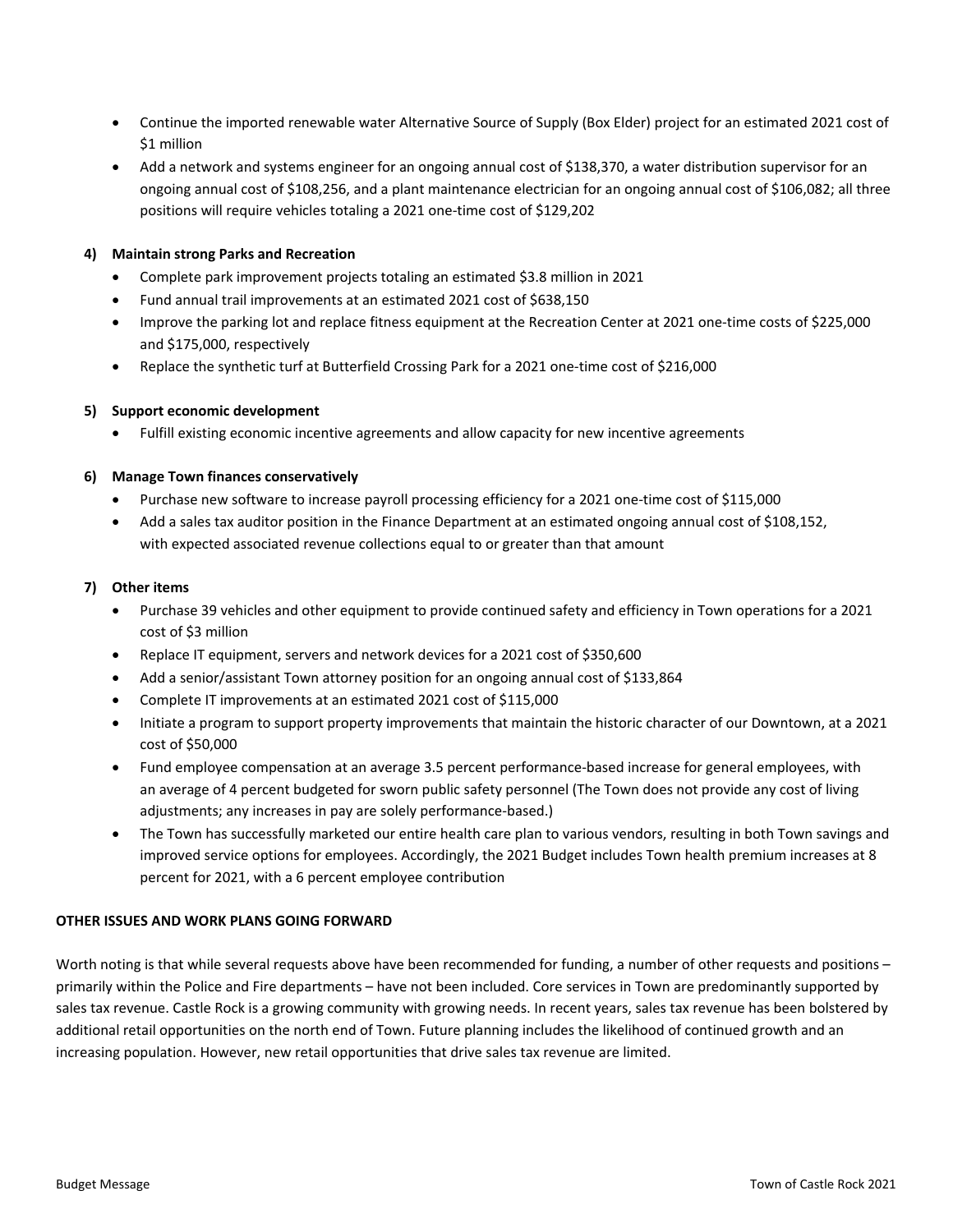The Town projects 3 percent sales tax growth annually through the five‐year financial planning period. Although considered a healthy increase, the increase in 2021 equates to \$1.6 million Townwide – \$1.1 million of which will go into the General Fund to support critical services including Police and Fire and Rescue. Over the five‐year planning period, 39 new positions were requested within the General Fund to maintain current levels of service. However, only three of those positions are able to be funded – the Fire, Finance and Legal positions detailed in the previous section. This means that 19 requested positions in the Police Department and 14 requested positions within Fire and Rescue are going unfunded, along with one in general government.



The 14 requested Fire and Rescue positions would not contribute any staffing resources toward a sixth fire station, which is anticipated to be needed just beyond the five-year planning period, and which will cost more than \$2.1 million annually to operate. When adding only the three recommended 2021 positions, the five-year forecast indicates the General Fund will have only about \$15,000 in available capacity by 2025. If all of the staffing needs identified during the budget process are incorporated, the funding balance flips to the red and indicates a considerable gap by 2025, as shown in the adjacent graph. This means that either A) additional financial resources will be needed to maintain current levels of service for General Fund operations, of which 62 percent of expenditures go toward Police and Fire, or B) levels of service will need to be reduced in order to balance the General Fund moving forward.

Diversifying Town revenue streams to include general operational funding from a source other than sales tax could increase the Town's financial resiliency during economic downturns, like were experienced in 2020, and provide increased capacity to meet the community's growing demands. Staff recommends using the next several months to finalize its study of this issue, and to present to Council and the community recommendations for how the Town could obtain additional financial resources. Options could include asking voters to approve a mill levy increase dedicated to public safety operations, like the ones assessed in unincorporated Douglas County and in areas within the county served by South Metro Fire and Rescue. Growth‐related impact fees cannot be used to meet the Town's growing operational needs, as they are restricted to being used for capital purposes.

Other continuing work items for staff in 2021 include developing plans for potential future open space acquisitions, as prioritized in the 2019 community survey, and implementing initiatives arising from the 2020 transit feasibility study. Additional work items are likely to emerge from the 2021 community survey, which will be administered in early 2021.

## **FIVE‐YEAR FINANCIAL AND CAPITAL IMPROVEMENT PLANS**

Included with the 2021 Budget are the 2021‐2025 Balanced Financial and Capital Improvement plans. Some items of note within these plans:

- **Ensure outstanding public safety:** A remodel of the Police Department basement is included in 2022, along with EMS equipment and radio purchases for Fire in 2022 and 2024; sufficient resources are not available for any additional public safety investments through 2025 if all current levels of service are to be maintained
- **Enhance our transportation:** The five‐year plan includes \$56.7 million in transportation investments, including continued accumulation of funds for the Crystal Valley interchange through 2022, to have \$20 million in resources available toward